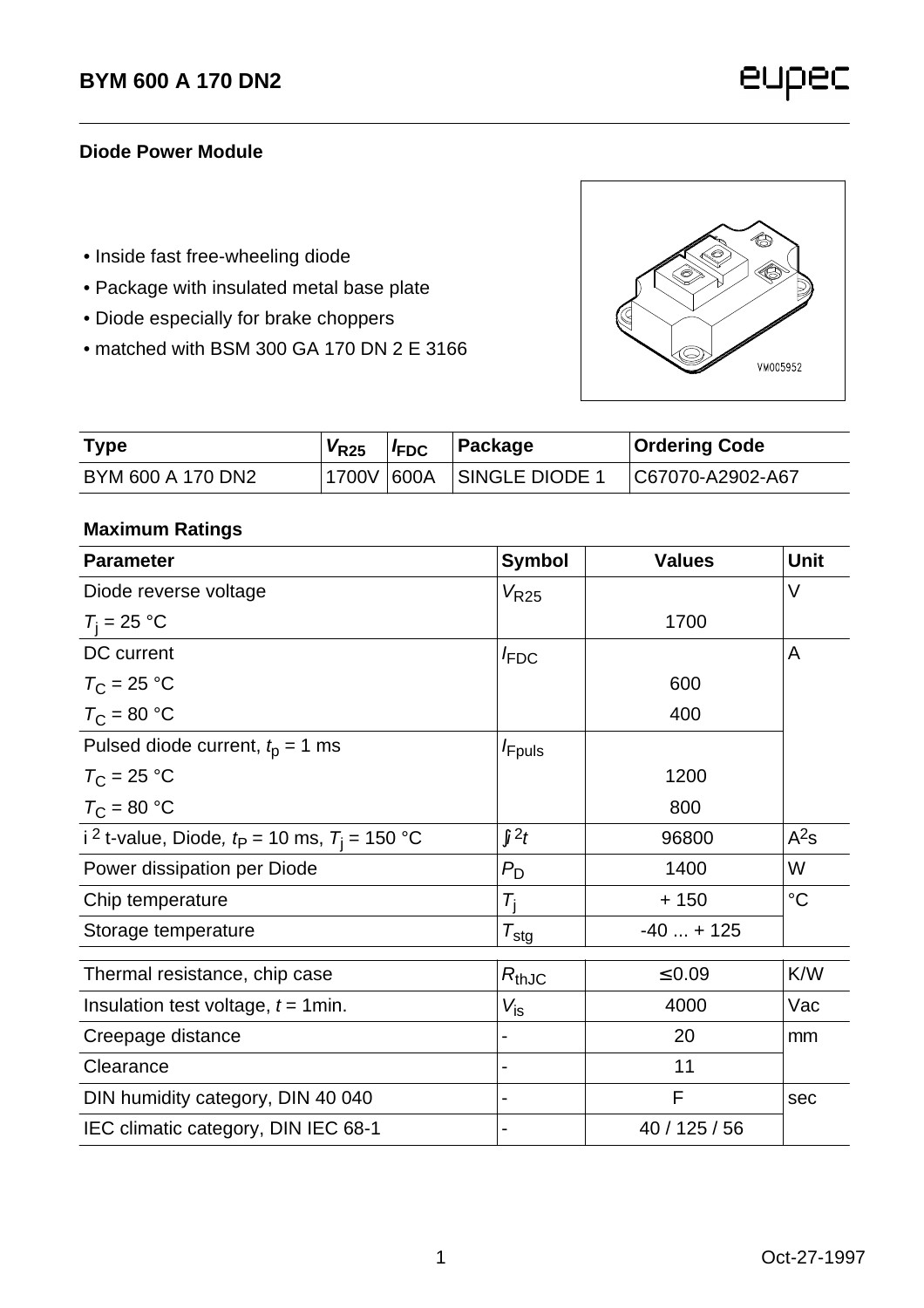# **Eledtricab Charades stilus** rwise specified

| <b>Parameter</b>                                       | <b>Symbol</b> | <b>Values</b> |      |                          | <b>Unit</b> |
|--------------------------------------------------------|---------------|---------------|------|--------------------------|-------------|
|                                                        |               | min.          | typ. | max.                     |             |
|                                                        |               |               |      |                          |             |
| <b>Free-Wheel Diodes</b>                               |               |               |      |                          |             |
| Diode forward voltage                                  | VF            |               |      |                          | V           |
| $I_F = 300$ A, $V_{GE} = 0$ V, $T_i = 25$ °C           |               |               | 2    | 2.5                      |             |
| $I_F = 300$ A, $V_{GE} = 0$ V, $T_i = 125$ °C          |               |               | 1.8  | $\overline{\phantom{0}}$ |             |
| Reverse current                                        | k             |               |      |                          | mA          |
| $V_{CA}$ = 1700 V, $T_i$ = 25 °C                       |               |               | 1.1  | 1.6                      |             |
| $V_{\text{CA}}$ = 1700 V, $T_{\text{i}}$ = 125 °C      |               |               | 4.4  |                          |             |
| Reverse recovery time                                  | $t_{rr}$      |               |      |                          | μs          |
| $I_F = 300$ A, $V_R = -1200$ V, $V_{GF} = 0$ V         |               |               |      |                          |             |
| $di_F/dt$ $\overline{F}$ = 1500 $\mathcal{R}$ $\mu$ s, |               |               | 1    | $\overline{\phantom{0}}$ |             |
| Reverse recovery charge                                | $Q_{rr}$      |               |      |                          | $\mu$ C     |
| $I_F = 300$ A, $V_R = -1200$ V, $V_{GF} = 0$ V         |               |               |      |                          |             |
| $d_{\text{F}}/dt = -1500 \text{ A/}\mu\text{s}$        |               |               |      |                          |             |
| $T_i = 25 °C$                                          |               |               | 28   |                          |             |
| $T_i = 125 °C$                                         |               |               | 100  |                          |             |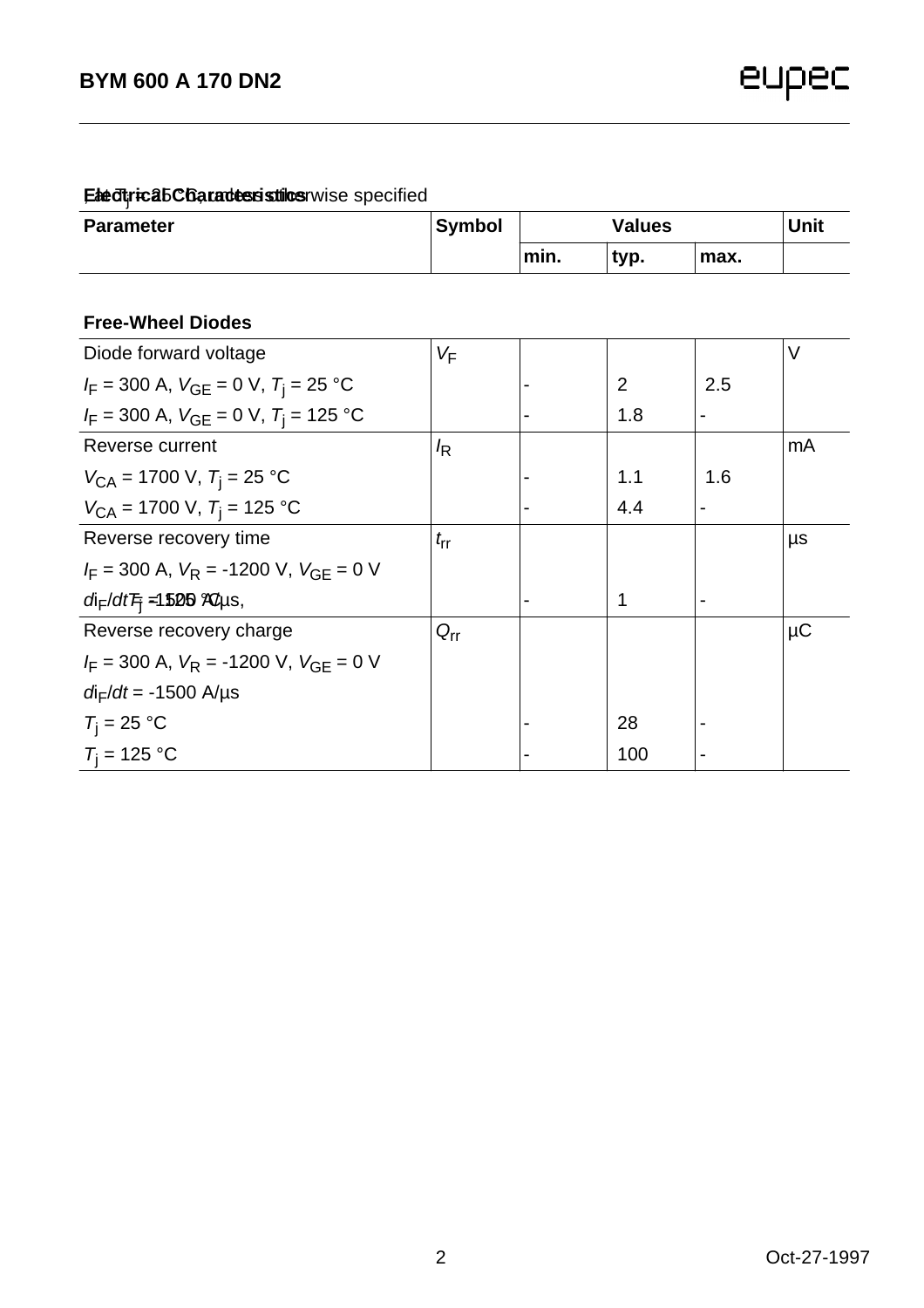## **Power dissipation**   $P_{\text{tot}} = f(T_C)$ parameter:  $T_i \le 150$  °C



# **Forward characteristics of fast recovery reverse diode**  $I_F = f(V_F)$ parameter: *T*<sup>j</sup>



**Transient thermal impedance Diode**  $Z_{\text{th JC}} = f(t_{\text{p}})$ parameter: *D = t*<sup>p</sup> / *T*

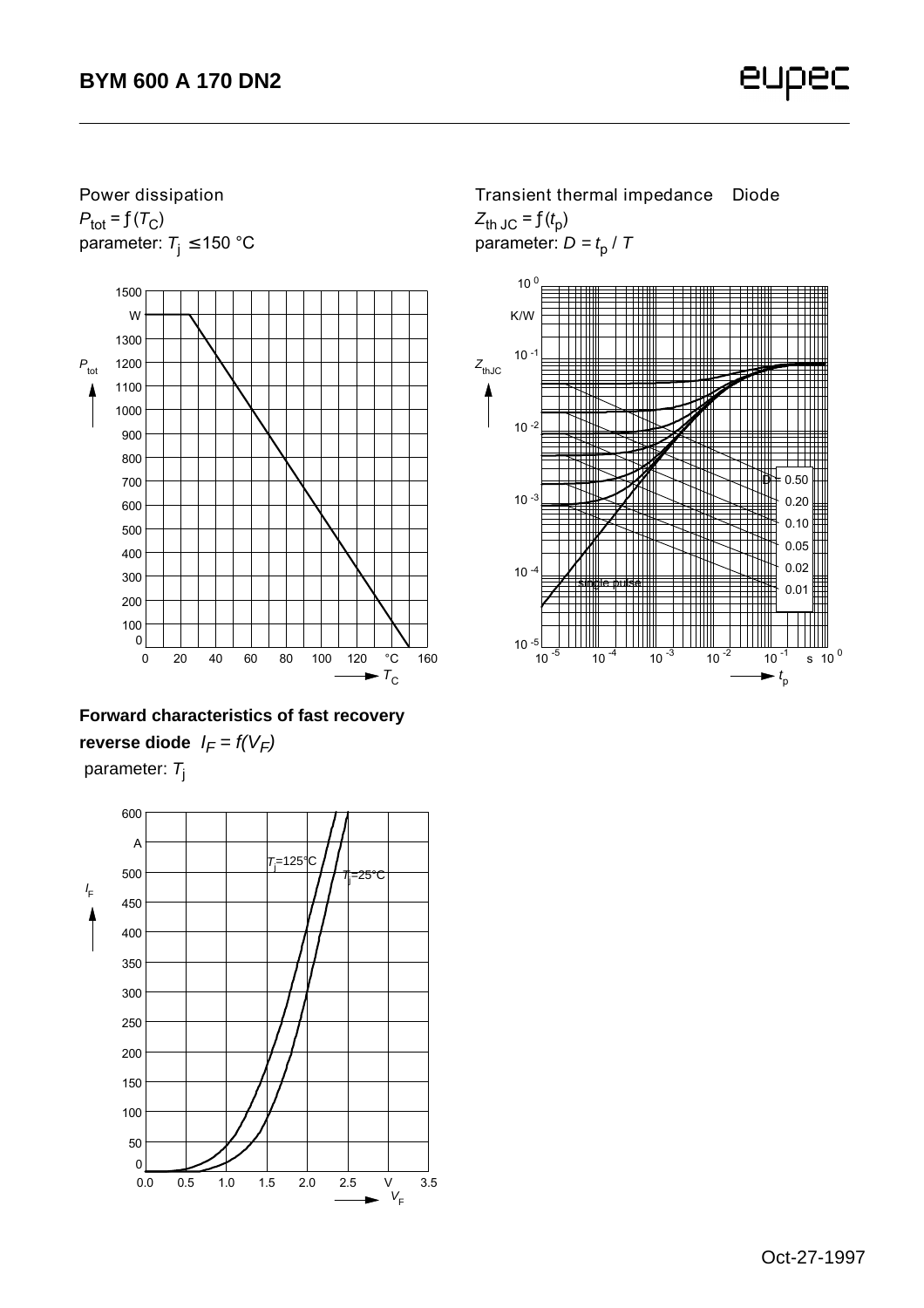